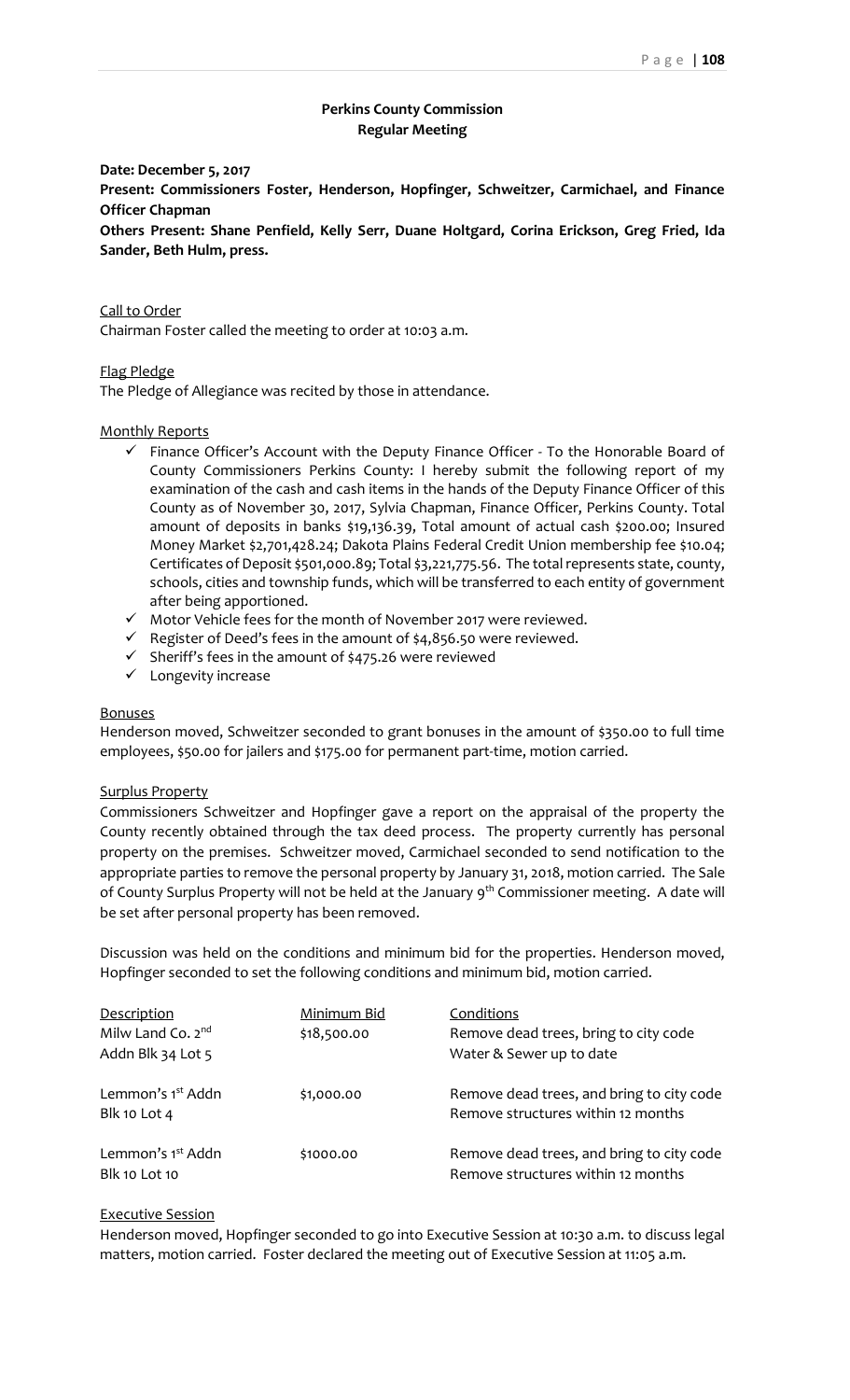## Health Insurance

Discussion was held on the 2018 Health Insurance Premium. Henderson moved, Schweitzer seconded to renew the Wellmark myBlue HSA Silver 3600 PPO Silver Premium, motion carried.

### HRA Reimbursement

Schweitzer moved, Hopfinger seconded to leave the Integrated Health Insurance Reimbursement at \$500/\$1000;roll call vote: Henderson nay, Hopfinger aye, Schweitzer aye, Carmichael nay, Foster nay, motion failed.

Carmichael moved, Hopfinger seconded to change the Integrated Health Insurance Reimbursement to \$750/\$1500, roll call vote: Hopfinger aye, Schweitzer aye, Carmichael aye, Henderson aye, Foster aye, motion carried.

Highway Superintendent Holtgard

- $\checkmark$  Holtgard presented his monthly Project & Maintenance Report. The crew is busy graveling County roads. They are also continuing to remove trees from the County right-of-way.
- $\checkmark$  All the gravel at the Date Pit has been utilized.
- $\checkmark$  The crew will be replacing the culverts on Deep Creek Road within the next week. BL Contracting will be used to excavate the old culverts and Perkins County will do the remainder of the project.
- ✓ Perkins County has been awarded a SDDOT Community Access Grant in the amount of \$400,000. Matching funds will be taken from the Capital Outlay Accumulations for the Road & Bridge Fund.
- $\checkmark$  Holtgard requested permission to advertise for bids for the surplus I beams at the County shop. Carmichael moved, Hopfinger seconded to allow Holtgard to advertise for bids on the surplus I beams, motion carried.
- ✓ Holtgard presented the Bridge Inspection Report to the Commission.
- $\checkmark$  Holtgard would like to keep Don Erickson on as a temporary employee since the highway department has experienced staff shortage due to medical leave and Holtgard requested a change in Erickson's hourly wage. No change in hourly wage was authorized.

## Gravel Pits

Discussion was held on the possibility of placing the Date Gravel Pit (SWSE – S29, T17, R12 – 32 acres) and Carmichael Gravel Pit (NWSW, SWNW, SESW T4, T16, R16 – 119.39 acres) on surplus. The consensus of the Commission was to leave them as County property.

### Surplus Property Policy

Hopfinger moved, Carmichael seconded to introduce and approve Resolution 2017-12 "A Resolution of the County of Perkins, South Dakota Establishing Polices and Requirements for the Sale or Transfer of Solid Waste or By-Products, Recyclable Materials or Scrap From Restricted Use Site", roll call vote: Schweitzer aye, Carmichael aye, Henderson aye, Hopfinger aye, Foster aye, motion carried.

## *RESOLUTION 2017-12*

# *A RESOLUTION OF THE COUNTY OF PERKINS, SOUTH DAKOTA ESTABLISHING POLICIES AND REQUIREMENTS FOR THE SALE OR TRANSFER OF SOLID WASTE OR BY-PRODUCTS, RECYCLABLE MATERIALS, OR SCRAP FROM RESTRICTED USE SITE.*

*WHEREAS, The County of Perkins maintenance department regularly collects solid waste or byproducts, recyclable materials, and scrap materials; (hereinafter "such materials"); and*

*WHEREAS, at times such materials have value, although often only slight value; and*

*WHEREAS, it would be in the best interest of the County of Perkins to sell or transfer such materials without the formality required of SDCL Chapter 6-13, for the disposal of surplus property; and*

*WHEREAS, SDCL 34A-6-63.1 allows such disposal.*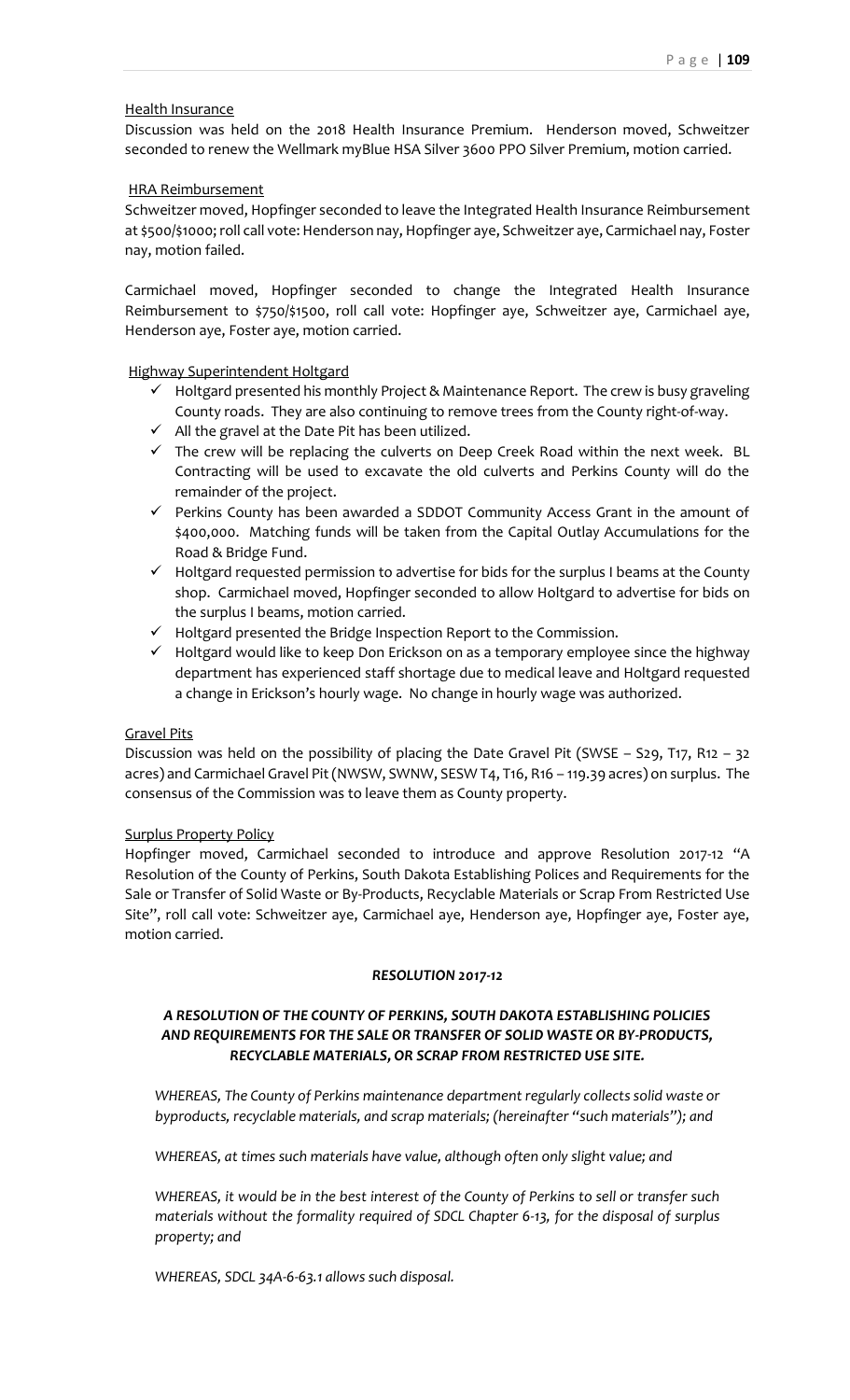*NOW, THEREFORE, be it resolved that the Finance Officer shall be authorized to sell or transfer all such excess materials to any interested party. The Commission may attempt to identify additional prospective buyers and negotiate the conditions of such transactions with prospective buyers, including price, delivery, transport, quantity, and length of contract, to obtain the price or conditions most advantageous to the governing body, all as allowed by SDCL 34A-6-63.1.*

*No Commission Member or other officer of the County may purchase or acquire the materials described in this resolution unless such materials are available for sale to or acquisition by the general public.*

The Commission recessed for lunch at 12:30 p.m. The Commission reconvened at 1:15 p.m.

### Server Issues

DOE Erickson explained the County server had a hard-drive go out over the weekend. The server can operate with 3 out of 4 hard-drives for limited amount of time but it is recommended that a new or refurbished hard-drive be installed as soon as possible. Discussion was held on the need to replace the server as the warranty expired over a year ago. Hopfinger moved, Henderson seconded to purchase a new server, motion carried.

### Auto-Supplement – Weed Board

Schweitzer moved, Hopfinger seconded to auto-supplement the Weed Board Chemical Budget in the amount of \$11,250 pursuant to SDCL 7-21-32.1, motion carried.

### State of South Community Health Nurse Office

Hopfinger moved, Henderson seconded to approve the State of South Dakota Consultant Contract for Provision of Community Health Services between Perkins County and South Dakota Department of Health and authorize Chairman Rusty Foster as signatory, motion carried.

## DOE Corina Erickson

DOE Erickson would like to enter into one Consolidated Service Vanguard contract rather than multiple contracts. Schweitzer moved, Carmichael seconded to enter into a Consolidated Service Contract with Vanguard Computer Systems and to authorize Chairman Foster as signatory, motion carried.

Erickson presented a list of surplus property to the Commission for approval. Schweitzer moved, Henderson seconded to surplus and disposed of the following: HP Printer Photosmart A636; HP Printer Photosmart D7360; HP Printer Color LaserJet 3600N; HP Printer LaserJet 1150; Dell Desktop Computer OptiPlex 780; Dell Desktop Computer Vostro; Dell Desktop Computer Vostro, motion carried.

# Sheriff Kelly Serr

- $\checkmark$  Sheriff Serr informed the Commission he had executed a jail contract with Pennington County and presented a copy for their review.
- ✓ Carmichael moved, Hopfinger seconded to authorize Rusty Foster as signatory on the 2018 Walworth County Jail Contract, motion carried.
- $\checkmark$  Sheriff Serr let the Commission know that the courthouse in-house security camera system needs upgrading. The new system would be \$4000+ depending on how many cameras were needed. Discussion was held on installing cameras on the outside of each entrance. Serr will bring numbers to the December 28<sup>th</sup> Commissioner meeting.
- $\checkmark$  The Perkins County Jail's sprinkler system needs an update. In addition to updating the sprinkler system, Sheriff Serr would also like to install an auto-dialing fire alarm system that works with the sprinkler system.